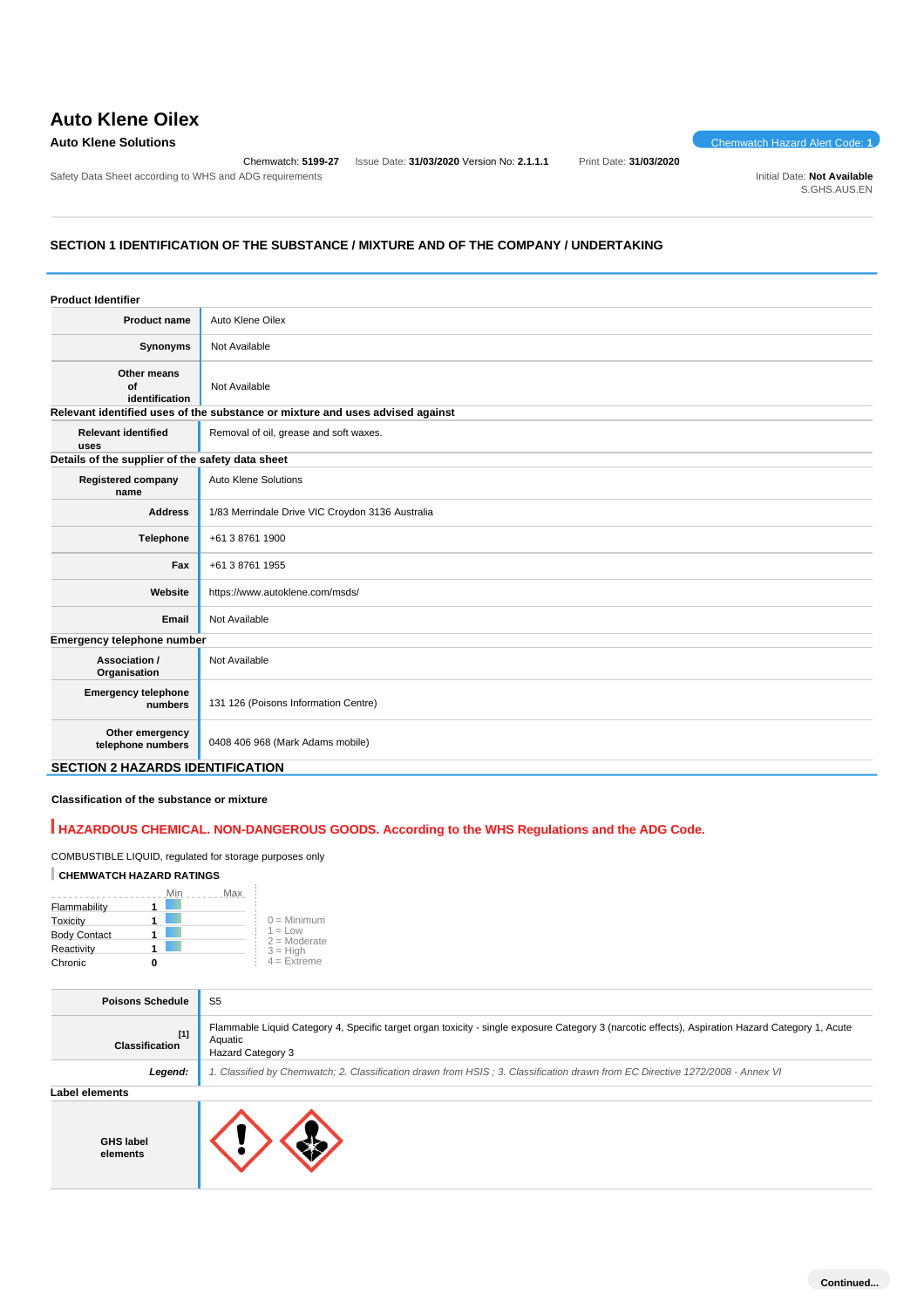Version No: **2.1.1.1** Print Date: **31/03/2020**

Chemwatch: **5199-27** Page **2** of **11** Issue Date: **31/03/2020 Auto Klene Oilex**

SIGNAL WORD | DANGER

| Hazard statement(s)                        |                                                                                                  |
|--------------------------------------------|--------------------------------------------------------------------------------------------------|
| H <sub>227</sub>                           | Combustible liquid                                                                               |
| H336                                       | May cause drowsiness or dizziness.                                                               |
| H304                                       | May be fatal if swallowed and enters airways.                                                    |
| H402                                       | Harmful to aquatic life                                                                          |
| <b>AUH066</b>                              | Repeated exposure may cause skin dryness and cracking                                            |
| Precautionary statement(s) Prevention      |                                                                                                  |
| P210                                       | Keep away from heat/sparks/open flames/hot surfaces. - No smoking.                               |
| P271                                       | Use only outdoors or in a well-ventilated area.                                                  |
| P261                                       | Avoid breathing dust/fume/gas/mist/vapours/spray.                                                |
| P273                                       | Avoid release to the environment.                                                                |
| P280                                       | Wear protective gloves/protective clothing/eye protection/face protection.                       |
| Precautionary statement(s) Response        |                                                                                                  |
| P301+P310                                  | IF SWALLOWED: Immediately call a POISON CENTER or doctor/physician.                              |
| P331                                       | Do NOT induce vomiting.                                                                          |
| P370+P378                                  | In case of fire: Use water spray/fog for extinction.                                             |
| P312                                       | Call a POISON CENTER or doctor/physician if you feel unwell.                                     |
| P304+P340                                  | IF INHALED: Remove victim to fresh air and keep at rest in a position comfortable for breathing. |
| Precautionary statement(s) Storage         |                                                                                                  |
| P403+P235                                  | Store in a well-ventilated place. Keep cool.                                                     |
| P405                                       | Store locked up.                                                                                 |
| P403+P233                                  | Store in a well-ventilated place. Keep container tightly closed.                                 |
| <b>Precautionary statement(s) Disposal</b> |                                                                                                  |
| P501                                       | Dispose of contents/container in accordance with local regulations.                              |
|                                            | <b>SECTION 3 COMPOSITION / INFORMATION ON INGREDIENTS</b>                                        |

### **SECTION 3 COMPOSITION / INFORMATION ON INGREDIENTS**

### **Substances**

See section below for composition of Mixtures

### **Mixtures**

| <b>CAS No</b>                       | %[weight] | Name                                        |  |
|-------------------------------------|-----------|---------------------------------------------|--|
| Not Available                       | >60       | C12 aliphatic hydrocarbon, as               |  |
| 64742-88-7                          |           | solvent naphtha petroleum, medium aliphatic |  |
| 64742-94-5                          | $30$      | solvent naphtha petroleum, heavy aromatic   |  |
| Not Available                       | < 10      | non ionic surfactant                        |  |
| <b>CECTION 4 FIDET AID MEACHDEC</b> |           |                                             |  |

# **SECTION 4 FIRST AID MEASURES**

| Description of first aid measures |                                                                                                                                                                                                                                                                                                                                                                                                                                                                   |  |  |  |  |
|-----------------------------------|-------------------------------------------------------------------------------------------------------------------------------------------------------------------------------------------------------------------------------------------------------------------------------------------------------------------------------------------------------------------------------------------------------------------------------------------------------------------|--|--|--|--|
| <b>Eye Contact</b>                | If this product comes in contact with the eyes:<br>Net Wash out immediately with fresh running water.<br>Ensure complete irrigation of the eye by keeping eyelids apart and away from eye and moving the eyelids by occasionally lifting the upper and<br>lower lids. Geek medical attention without delay; if pain persists or recurs seek medical attention.<br>▶ Removal of contact lenses after an eye injury should only be undertaken by skilled personnel. |  |  |  |  |
| <b>Skin Contact</b>               | If skin contact occurs:<br>Immediately remove all contaminated clothing, including footwear.<br>Flush skin and hair with running water (and soap if available).<br>Seek medical attention in event of irritation.                                                                                                                                                                                                                                                 |  |  |  |  |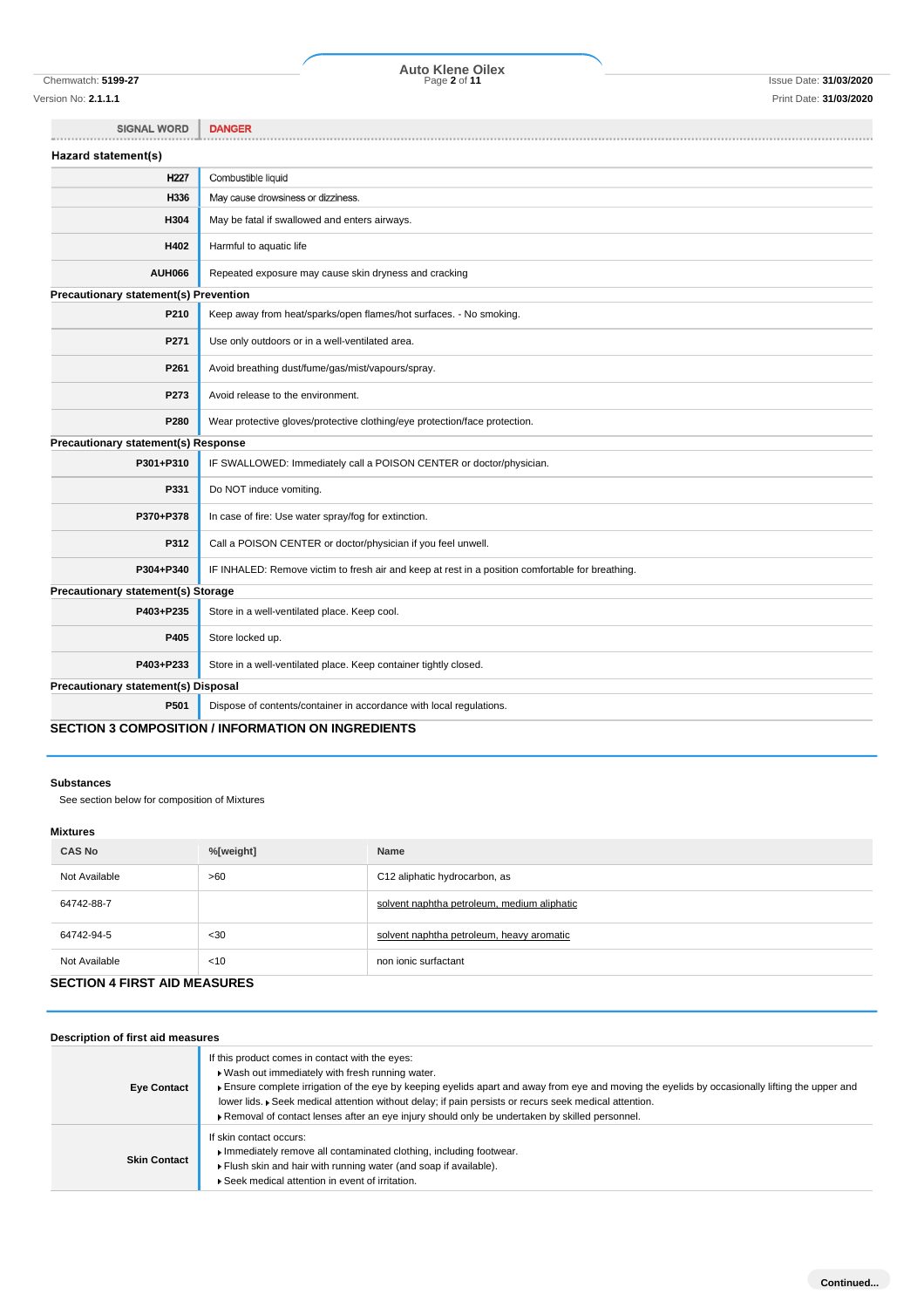| Inhalation | If fumes or combustion products are inhaled remove from contaminated<br>area. Lay patient down. Keep warm and rested.<br>▶ Prostheses such as false teeth, which may block airway, should be removed, where possible, prior to initiating first aid procedures.<br>▶ Apply artificial respiration if not breathing, preferably with a demand valve resuscitator, bag-valve mask device, or pocket mask as trained.<br>Perform CPR if necessary.<br>Transport to hospital, or doctor.                                                                                                                                                                                                                                           |
|------------|--------------------------------------------------------------------------------------------------------------------------------------------------------------------------------------------------------------------------------------------------------------------------------------------------------------------------------------------------------------------------------------------------------------------------------------------------------------------------------------------------------------------------------------------------------------------------------------------------------------------------------------------------------------------------------------------------------------------------------|
| Ingestion  | If swallowed do <b>NOT</b> induce vomiting.<br>If vomiting occurs, lean patient forward or place on left side (head-down position, if possible) to maintain open airway and prevent aspiration.<br>• Observe the patient carefully.<br>Never give liquid to a person showing signs of being sleepy or with reduced awareness; i.e. becoming<br>unconscious. $\triangleright$ Give water to rinse out mouth, then provide liquid slowly and as much as casualty can<br>comfortably drink. » Seek medical advice.<br>Avoid giving milk or oils.<br>Avoid giving alcohol.<br>If spontaneous vomiting appears imminent or occurs, hold patient's head down, lower than their hips to help avoid possible aspiration of<br>vomitus. |

### **Indication of any immediate medical attention and special treatment needed**

For acute or short term repeated exposures to petroleum distillates or related hydrocarbons: Primary threat to life, from pure petroleum distillate ingestion and/or inhalation, is respiratory

failure.

- Patients should be quickly evaluated for signs of respiratory distress (e.g. cyanosis, tachypnoea, intercostal retraction, obtundation) and given oxygen. Patients with inadequate tidal volumes or poor arterial blood gases (pO2 50 mm Hg) should be intubated.
- Arrhythmias complicate some hydrocarbon ingestion and/or inhalation and electrocardiographic evidence of myocardial injury has been reported; intravenous lines and cardiac monitors should be established in obviously symptomatic patients. The lungs excrete inhaled solvents, so that hyperventilation improves clearance.
- A chest x-ray should be taken immediately after stabilisation of breathing and circulation to document aspiration and detect the presence of pneumothorax.
- Epinephrine (adrenalin) is not recommended for treatment of bronchospasm because of potential myocardial sensitisation to catecholamines. Inhaled cardioselective bronchodilators (e.g. Alupent, Salbutamol) are the preferred agents, with aminophylline a second choice.
- Lavage is indicated in patients who require decontamination; ensure use of cuffed endotracheal tube in adult patients. [Ellenhorn and Barceloux: Medical Toxicology]

Any material aspirated during vomiting may produce lung injury. Therefore emesis should not be induced mechanically or pharmacologically. Mechanical means should be used if it is considered necessary to evacuate the stomach contents; these include gastric lavage after endotracheal intubation. If spontaneous vomiting has occurred after ingestion, the patient should be monitored for difficult breathing, as adverse effects of aspiration into the lungs may be delayed up to 48 hours.

### **SECTION 5 FIREFIGHTING MEASURES**

### **Extinguishing media**

- Water spray or fog.
- $F$ Foam.
- Dry chemical powder.
- BCF (where regulations permit).
- Carbon dioxide.

### **Special hazards arising from the substrate or mixture**

| <b>Fire Incompatibility</b>                  | Avoid contamination with oxidising agents i.e. nitrates, oxidising acids, chlorine bleaches, pool chlorine etc. as ignition may result                                                                                                                                                                                                                                                                                                                                                          |  |  |  |
|----------------------------------------------|-------------------------------------------------------------------------------------------------------------------------------------------------------------------------------------------------------------------------------------------------------------------------------------------------------------------------------------------------------------------------------------------------------------------------------------------------------------------------------------------------|--|--|--|
| <b>Advice for firefighters</b>               |                                                                                                                                                                                                                                                                                                                                                                                                                                                                                                 |  |  |  |
| <b>Fire Fighting</b>                         | Alert Fire Brigade and tell them location and nature of hazard.<br>. Wear breathing apparatus plus protective gloves.<br>▶ Prevent, by any means available, spillage from entering drains or water courses.<br>Use water delivered as a fine spray to control fire and cool adjacent area.<br>DO NOT approach containers suspected to be hot.<br>Cool fire exposed containers with water spray from a protected location.<br>If safe to do so, remove containers from path of fire.             |  |  |  |
| Fire/Explosion<br>Hazard                     | Combustible.<br>Slight fire hazard when exposed to heat or flame.<br>► Heating may cause expansion or decomposition leading to violent rupture of<br>containers. • On combustion, may emit toxic fumes of carbon monoxide (CO).<br>May emit acrid smoke.<br>Mists containing combustible materials may be explosive.<br>Combustion products include:, carbon dioxide (CO2), other pyrolysis products typical of burning organic material May emit poisonous fumes. May<br>emit corrosive fumes. |  |  |  |
| <b>SECTION 6 ACCIDENTAL RELEASE MEASURES</b> |                                                                                                                                                                                                                                                                                                                                                                                                                                                                                                 |  |  |  |

# **Personal precautions, protective equipment and emergency procedures**

| <b>Minor Spills</b> | Remove all ignition sources.<br>Clean up all spills immediately.<br>Avoid breathing vapours and contact with skin and eyes.<br>• Control personal contact with the substance, by using protective equipment.<br>Contain and absorb spill with sand, earth, inert material or vermiculite.<br>$\triangleright$ Wipe up.<br>▶ Place in a suitable, labelled container for waste disposal. |
|---------------------|-----------------------------------------------------------------------------------------------------------------------------------------------------------------------------------------------------------------------------------------------------------------------------------------------------------------------------------------------------------------------------------------|
|---------------------|-----------------------------------------------------------------------------------------------------------------------------------------------------------------------------------------------------------------------------------------------------------------------------------------------------------------------------------------------------------------------------------------|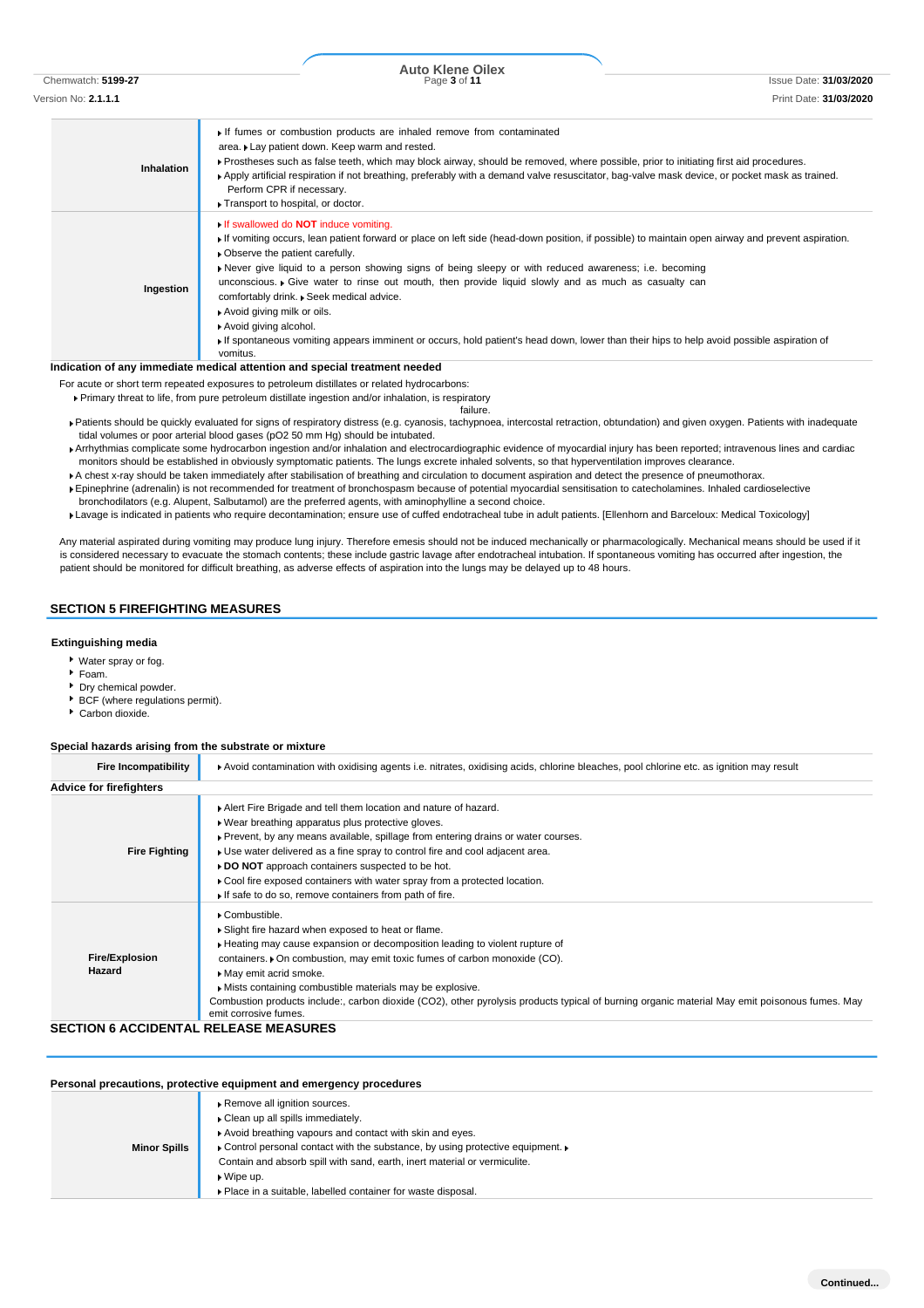| <b>Major Spills</b> | Moderate hazard.<br>• Clear area of personnel and move upwind.<br>Alert Fire Brigade and tell them location and nature of hazard.<br>Wear breathing apparatus plus protective gloves. |
|---------------------|---------------------------------------------------------------------------------------------------------------------------------------------------------------------------------------|
|                     | ► Prevent, by any means available, spillage from entering drains or water<br>course. I No smoking, naked lights or ignition sources.                                                  |
|                     | Increase ventilation.<br>Desenant Destrutive Factories est deliver la contelezat la Occident Ond the ODO                                                                              |

Personal Protective Equipment advice is contained in Section 8 of the SDS.

### **SECTION 7 HANDLING AND STORAGE**

| Precautions for safe handling |                                                                                                                                                                                                                                                                                                                                                                                                                                                                                                                                                                                                                                      |
|-------------------------------|--------------------------------------------------------------------------------------------------------------------------------------------------------------------------------------------------------------------------------------------------------------------------------------------------------------------------------------------------------------------------------------------------------------------------------------------------------------------------------------------------------------------------------------------------------------------------------------------------------------------------------------|
| Safe handling                 | Containers, even those that have been emptied, may contain explosive vapours.<br>Do NOT cut, drill, grind, weld or perform similar operations on or near<br>containers. $\triangleright$ DO NOT allow clothing wet with material to stay in contact with<br>skin Avoid all personal contact, including inhalation.<br>. Wear protective clothing when risk of exposure occurs.<br>Use in a well-ventilated area.<br>Prevent concentration in hollows and sumps.<br>DO NOT enter confined spaces until atmosphere has been checked.<br>Avoid smoking, naked lights or ignition sources.<br>Avoid contact with incompatible materials. |
| Other information             | Store in original containers.<br>Keep containers securely sealed.<br>No smoking, naked lights or ignition sources.<br>Store in a cool, dry, well-ventilated area.                                                                                                                                                                                                                                                                                                                                                                                                                                                                    |
|                               | Store away from incompatible materials and foodstuff containers.<br>Protect containers against physical damage and check regularly for leaks.<br>Observe manufacturer's storage and handling recommendations contained within this SDS.                                                                                                                                                                                                                                                                                                                                                                                              |
|                               | Conditions for safe storage, including any incompatibilities                                                                                                                                                                                                                                                                                                                                                                                                                                                                                                                                                                         |
| Suitable container            | Metal can or drum<br>▶ Packaging as recommended by manufacturer.<br>Check all containers are clearly labelled and free from leaks.                                                                                                                                                                                                                                                                                                                                                                                                                                                                                                   |
| Storage                       | Avoid reaction with oxidising agents                                                                                                                                                                                                                                                                                                                                                                                                                                                                                                                                                                                                 |

**Storage incompatibility** Avoid strong acids, acid chlorides, acid anhydrides and chloroformates.

### **SECTION 8 EXPOSURE CONTROLS / PERSONAL PROTECTION**

### **Control parameters**

### I **OCCUPATIONAL EXPOSURE LIMITS (OEL)**

| <b>INGREDIENT DATA</b>                         |                                                                          |                           |                     |                |                   |               |  |
|------------------------------------------------|--------------------------------------------------------------------------|---------------------------|---------------------|----------------|-------------------|---------------|--|
| Source                                         | Ingredient                                                               | <b>Material name</b>      | <b>TWA</b>          | <b>STEL</b>    | Peak              | <b>Notes</b>  |  |
| Australia Exposure<br>Standards                | solvent naphtha petroleum, medium aliphatic                              | Oil mist, refined mineral | $5 \text{ mg/m}$ 3  | Not Available  | Not Available     | Not Available |  |
| <b>EMERGENCY LIMITS</b>                        |                                                                          |                           |                     |                |                   |               |  |
| Ingredient                                     | <b>Material name</b>                                                     |                           |                     |                | TEEL-2            | TEEL-3        |  |
| solvent naphtha petroleum,<br>medium aliphatic | Solvent naphtha, petroleum, medium aliphatic; (Mineral spirits, naphtha) |                           | $0.32$ mg/m $3$     | $3.5$ mg/m $3$ | $21 \text{ mg/m}$ |               |  |
| Ingredient                                     | <b>Original IDLH</b><br>Not Available                                    |                           | <b>Revised IDLH</b> |                |                   |               |  |
| C12 aliphatic hydrocarbon,<br>as               |                                                                          |                           | Not Available       |                |                   |               |  |
| solvent naphtha petroleum,<br>medium aliphatic | Not Available                                                            |                           | Not Available       |                |                   |               |  |
| solvent naphtha petroleum,<br>heavy aromatic   | Not Available<br>Not Available                                           |                           | Not Available       |                |                   |               |  |
| non ionic surfactant                           |                                                                          |                           | Not Available       |                |                   |               |  |

**Exposure controls**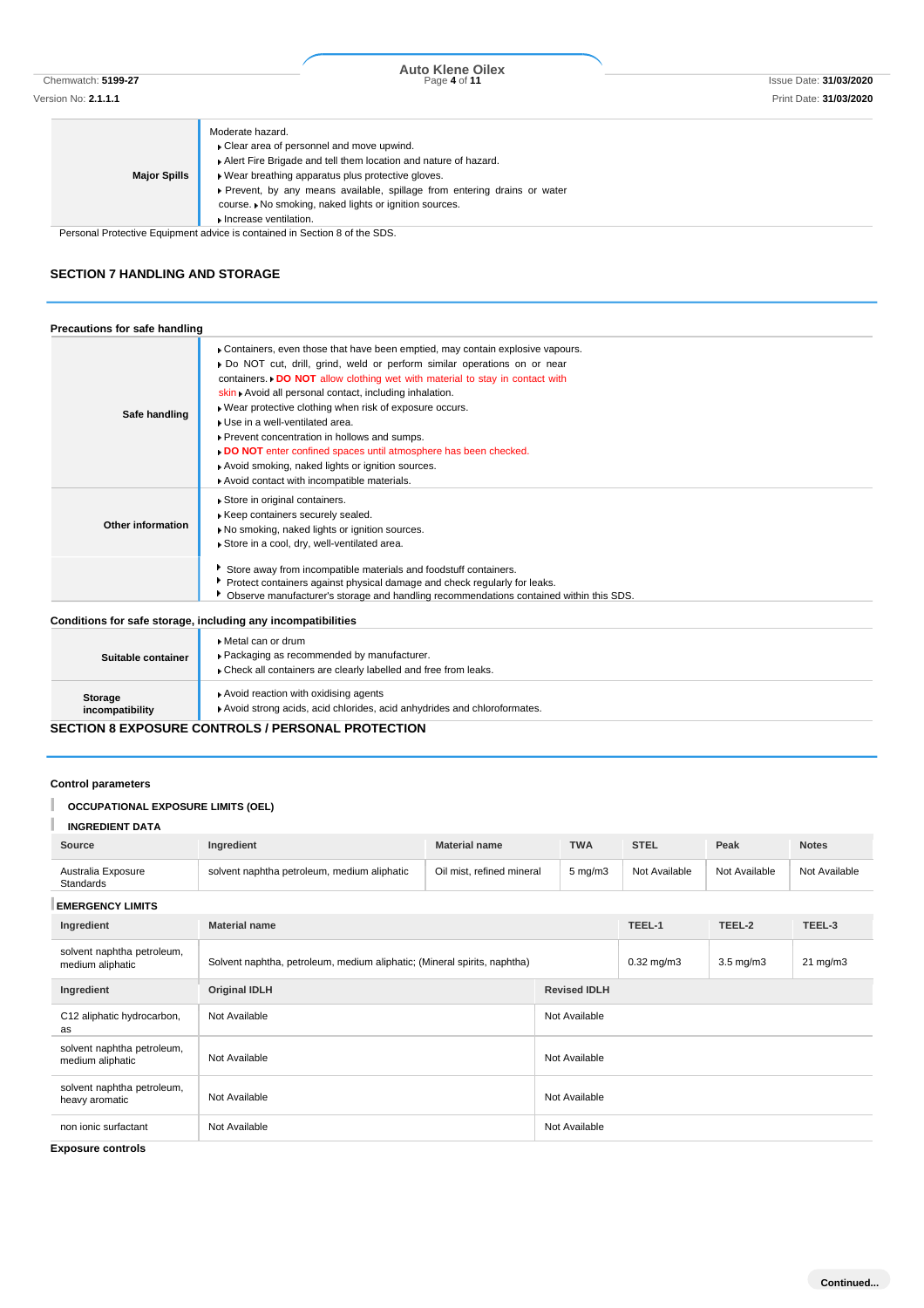Chemwatch: **5199-27** Page **5** of **11** Issue Date: **31/03/2020 Auto Klene Oilex**

| Version No: <b>2.1.1.1</b>          | Print Date: 31/03/2020                                                                                                                                                                                                                                                                                                                                                                                                                                                                                                                                                                                                                                                                                                                                                                                                                                                                                                                                                                                                                                                                                                                                                                                                                                                                                                                                                                                                                                                                                                              |
|-------------------------------------|-------------------------------------------------------------------------------------------------------------------------------------------------------------------------------------------------------------------------------------------------------------------------------------------------------------------------------------------------------------------------------------------------------------------------------------------------------------------------------------------------------------------------------------------------------------------------------------------------------------------------------------------------------------------------------------------------------------------------------------------------------------------------------------------------------------------------------------------------------------------------------------------------------------------------------------------------------------------------------------------------------------------------------------------------------------------------------------------------------------------------------------------------------------------------------------------------------------------------------------------------------------------------------------------------------------------------------------------------------------------------------------------------------------------------------------------------------------------------------------------------------------------------------------|
| Appropriate engineering<br>controls | Engineering controls are used to remove a hazard or place a barrier between the worker and the hazard. Well-designed engineering controls<br>can be highly effective in protecting workers and will typically be independent of worker interactions to provide this high level of protection. The<br>basic types of engineering controls are:<br>Process controls which involve changing the way a job activity or process is done to reduce the risk.<br>Enclosure and/or isolation of emission source which keeps a selected hazard "physically" away from the worker and ventilation that strategically<br>"adds" and "removes" air in the work environment. Ventilation can remove or dilute an air contaminant if designed properly. The design of a<br>ventilation system must match the particular process and chemical or contaminant in use.<br>Employers may need to use multiple types of controls to prevent employee overexposure.                                                                                                                                                                                                                                                                                                                                                                                                                                                                                                                                                                                     |
| <b>Personal protection</b>          |                                                                                                                                                                                                                                                                                                                                                                                                                                                                                                                                                                                                                                                                                                                                                                                                                                                                                                                                                                                                                                                                                                                                                                                                                                                                                                                                                                                                                                                                                                                                     |
| Eye and face<br>protection          | ▶ Safety glasses with side shields.<br>Chemical goggles.<br>• Contact lenses may pose a special hazard; soft contact lenses may absorb and concentrate irritants. A written policy document, describing the<br>wearing of lenses or restrictions on use, should be created for each workplace or task. This should include a review of lens absorption and<br>adsorption for the class of chemicals in use and an account of injury experience. Medical and first-aid personnel should be trained in their<br>removal and suitable equipment should be readily available. In the event of chemical exposure, begin eye irrigation immediately and remove<br>contact lens as soon as practicable.                                                                                                                                                                                                                                                                                                                                                                                                                                                                                                                                                                                                                                                                                                                                                                                                                                    |
| <b>Skin protection</b>              | See Hand protection below                                                                                                                                                                                                                                                                                                                                                                                                                                                                                                                                                                                                                                                                                                                                                                                                                                                                                                                                                                                                                                                                                                                                                                                                                                                                                                                                                                                                                                                                                                           |
| Hands/feet protection               | ▶ Wear chemical protective gloves, e.g. PVC.<br>Wear safety footwear or safety gumboots, e.g. Rubber<br>The selection of suitable gloves does not only depend on the material, but also on further marks of quality which vary from manufacturer to<br>manufacturer. Where the chemical is a preparation of several substances, the resistance of the glove material can not be calculated in advance<br>and has therefore to be checked prior to the application.<br>The exact break through time for substances has to be obtained from the manufacturer of the protective gloves and has to be observed when<br>making a final choice.<br>Suitability and durability of glove type is dependent on usage. Important factors in the selection of gloves include:<br>$\triangleright$ frequency and duration of contact, $\triangleright$<br>chemical resistance of glove material,<br>▶ glove thickness and<br>$\blacktriangleright$ dexterity<br>Select gloves tested to a relevant standard (e.g. Europe EN 374, US F739, AS/NZS 2161.1 or national equivalent).<br>• When prolonged or frequently repeated contact may occur, a glove with a protection class of 5 or higher (breakthrough time greater than 240<br>minutes according to EN 374, AS/NZS 2161.10.1 or national equivalent) is recommended.<br>» When only brief contact is expected, a glove with a protection class of 3 or higher (breakthrough time greater than 60 minutes according to EN<br>374, AS/NZS 2161.10.1 or national equivalent) is recommended. |
| <b>Body protection</b>              | See Other protection below                                                                                                                                                                                                                                                                                                                                                                                                                                                                                                                                                                                                                                                                                                                                                                                                                                                                                                                                                                                                                                                                                                                                                                                                                                                                                                                                                                                                                                                                                                          |
| Other protection                    | Overalls.<br>▶ P.V.C. apron.<br><b>Barrier cream.</b><br>▶ Skin cleansing cream.                                                                                                                                                                                                                                                                                                                                                                                                                                                                                                                                                                                                                                                                                                                                                                                                                                                                                                                                                                                                                                                                                                                                                                                                                                                                                                                                                                                                                                                    |
|                                     | ▶ Eye wash unit.                                                                                                                                                                                                                                                                                                                                                                                                                                                                                                                                                                                                                                                                                                                                                                                                                                                                                                                                                                                                                                                                                                                                                                                                                                                                                                                                                                                                                                                                                                                    |
| <b>Thermal hazards</b>              | Not Available                                                                                                                                                                                                                                                                                                                                                                                                                                                                                                                                                                                                                                                                                                                                                                                                                                                                                                                                                                                                                                                                                                                                                                                                                                                                                                                                                                                                                                                                                                                       |

### **Respiratory protection**

Type A-P Filter of sufficient capacity. (AS/NZS 1716 & 1715, EN 143:2000 & 149:2001, ANSI Z88 or national equivalent)

Where the concentration of gas/particulates in the breathing zone, approaches or exceeds the "Exposure Standard" (or ES), respiratory protection is required. Degree of protection varies with both face-piece and Class of filter; the nature of protection varies with Type of filter.

| <b>Required Minimum Protection Factor</b> | <b>Half-Face Respirator</b> | <b>Full-Face Respirator</b> | <b>Powered Air Respirator</b> |
|-------------------------------------------|-----------------------------|-----------------------------|-------------------------------|
| up to $10 \times ES$                      | A-AUS P2                    |                             | A-PAPR-AUS / Class 1 P2       |
| up to $50 \times ES$                      |                             | A-AUS / Class 1 P2          |                               |
| up to $100 \times ES$                     |                             | A-2 P2                      | A-PAPR-2 P2 $\land$           |

^ - Full-face

A(All classes) = Organic vapours, B AUS or B1 = Acid gasses, B2 = Acid gas or hydrogen cyanide(HCN), B3 = Acid gas or hydrogen cyanide(HCN), E = Sulfur dioxide(SO2), G = Agricultural chemicals, K = Ammonia(NH3), Hg = Mercury, NO = Oxides of nitrogen, MB = Methyl bromide, AX = Low boiling point organic compounds(below 65 degC)

## **SECTION 9 PHYSICAL AND CHEMICAL PROPERTIES**

| Information on basic physical and chemical properties |                                                             |                                             |               |
|-------------------------------------------------------|-------------------------------------------------------------|---------------------------------------------|---------------|
| Appearance                                            | White liquid with a characteristic odour; mixes with water. |                                             |               |
| <b>Physical state</b>                                 | Liquid                                                      | Relative density (Water =                   | 0.82          |
| Odour                                                 | Not Available                                               | Partition coefficient n-<br>octanol / water | Not Available |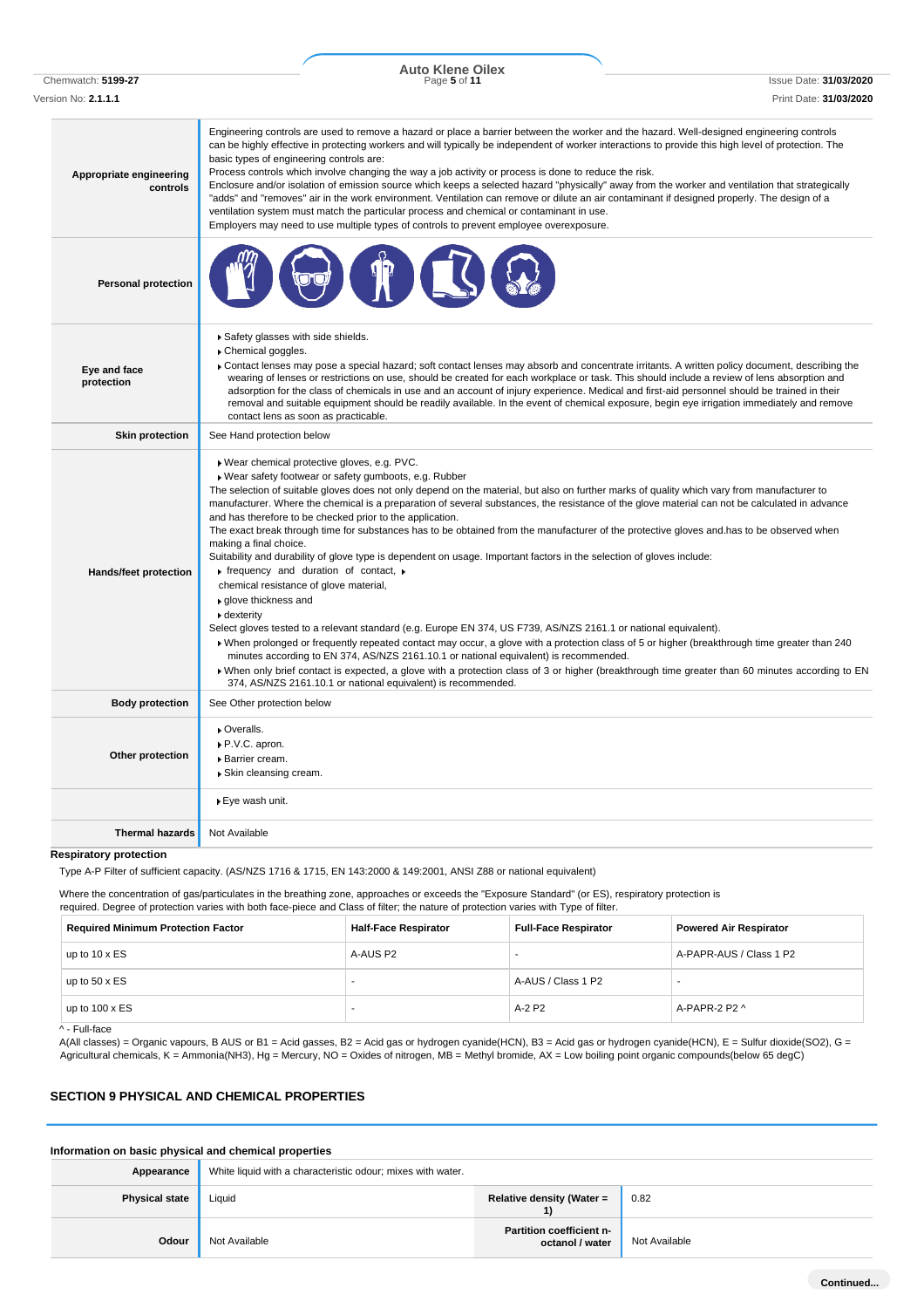Chemwatch: **5199-27** Page **6** of **11** Issue Date: **31/03/2020 Auto Klene Oilex**

## Version No: **2.1.1.1** Print Date: **31/03/2020**

| <b>Odour threshold</b>                                                 | Not Available  | Auto-ignition<br>temperature<br>$(^{\circ}C)$ | Not Available  |
|------------------------------------------------------------------------|----------------|-----------------------------------------------|----------------|
| pH (as supplied)                                                       | Not Available  | Decomposition<br>temperature                  | Not Available  |
| <b>Melting</b><br>point<br>$\prime$<br>freezing<br>point $(^{\circ}C)$ | Not Available  | Viscosity (cSt)                               | Not Available  |
| Initial boiling point and<br>boiling range (°C)                        | 185-250        | Molecular weight<br>(g/mol)                   | Not Applicable |
| Flash point (°C)                                                       | 62             | <b>Taste</b>                                  | Not Available  |
| <b>Evaporation rate</b>                                                | Not Available  | <b>Explosive</b><br>properties                | Not Available  |
| Flammability                                                           | Combustible.   | Oxidising<br>properties                       | Not Available  |
| <b>Upper Explosive Limit</b><br>(%)                                    | $\overline{7}$ | <b>Surface Tension (dyn/cm</b><br>or mN/m)    | Not Available  |
| <b>Lower Explosive Limit</b><br>(%)                                    | 0.8            | <b>Volatile Component (%vol)</b>              | >95            |
| Vapour pressure<br>(kPa)                                               | 0.04 @ 25 degC | Gas group                                     | Not Available  |
| Solubility in water<br>(g/L)                                           | Miscible       | pH as a solution<br>(1%)                      | Not Available  |
| Vapour density (Air =<br>1)                                            | 4.3            | VOC g/L                                       | Not Available  |

### **SECTION 10 STABILITY AND REACTIVITY**

T

| Reactivity                                                                         | See section 7                                                                                                                      |
|------------------------------------------------------------------------------------|------------------------------------------------------------------------------------------------------------------------------------|
| <b>Chemical stability</b>                                                          | Unstable in the presence of incompatible materials.<br>▶ Product is considered stable.<br>Hazardous polymerisation will not occur. |
| Possibility of hazardous<br>reactions                                              | See section 7                                                                                                                      |
| <b>Conditions to</b><br>avoid                                                      | See section 7                                                                                                                      |
| Incompatible<br>materials                                                          | See section 7                                                                                                                      |
| Hazardous decomposition<br>products<br><b>CECTION 44 TOVICOLOGICAL INFORMATION</b> | See section 5                                                                                                                      |

# **SECTION 11 TOXICOLOGICAL INFORMATION**

### **Information on toxicological effects**

| mormanon on toxicological chects |                                                                                                                                                                                                                                                                                                                                                                                                                                                                                                                                                                                                                                                                                                                                                                                                                                                                                                                                                                                                                                                                                                                                                                            |
|----------------------------------|----------------------------------------------------------------------------------------------------------------------------------------------------------------------------------------------------------------------------------------------------------------------------------------------------------------------------------------------------------------------------------------------------------------------------------------------------------------------------------------------------------------------------------------------------------------------------------------------------------------------------------------------------------------------------------------------------------------------------------------------------------------------------------------------------------------------------------------------------------------------------------------------------------------------------------------------------------------------------------------------------------------------------------------------------------------------------------------------------------------------------------------------------------------------------|
| Inhaled                          | Inhalation of vapours may cause drowsiness and dizziness. This may be accompanied by sleepiness, reduced alertness, loss of reflexes, lack of co-<br>ordination, and vertigo.<br>Inhalation of aerosols (mists, fumes), generated by the material during the course of normal handling, may be damaging to the health of the<br>individual.<br>There is some evidence to suggest that the material can cause respiratory irritation in some persons. The body's response to such irritation can<br>cause further lung damage.<br>Inhaling high concentrations of mixed hydrocarbons can cause narcosis, with nausea, vomiting and lightheadedness. Low molecular weight (C2-<br>C12) hydrocarbons can irritate mucous membranes and cause incoordination, giddiness, nausea, vertigo, confusion, headache, appetite loss,<br>drowsiness, tremors and stupor.<br>Central nervous system (CNS) depression may include general discomfort, symptoms of giddiness, headache, dizziness, nausea, anaesthetic<br>effects, slowed reaction time, slurred speech and may progress to unconsciousness. Serious poisonings may result in respiratory depression and<br>may be fatal. |
| Ingestion                        | Swallowing of the liquid may cause aspiration into the lungs with the risk of chemical pneumonitis; serious consequences may result.<br>(ICSC13733) Accidental ingestion of the material may be damaging to the health of the individual.<br>Ingestion of petroleum hydrocarbons can irritate the pharynx, oesophagus, stomach and small intestine, and cause swellings and ulcers of the<br>mucous. Symptoms include a burning mouth and throat; larger amounts can cause nausea and vomiting, narcosis, weakness, dizziness, slow and<br>shallow breathing, abdominal swelling, unconsciousness and convulsions.                                                                                                                                                                                                                                                                                                                                                                                                                                                                                                                                                         |
| <b>Skin Contact</b>              | Repeated exposure may cause skin cracking, flaking or drying following normal handling and use.<br>There is some evidence to suggest that this material can cause inflammation of the skin on contact in some persons.<br>Open cuts, abraded or irritated skin should not be exposed to this material<br>The material may accentuate any pre-existing dermatitis condition<br>Entry into the blood-stream, through, for example, cuts, abrasions or lesions, may produce systemic injury with harmful effects. Examine the skin<br>prior to the use of the material and ensure that any external damage is suitably protected.<br>Aromatic hydrocarbons may produce sensitivity and redness of the skin. They are not likely to be absorbed into the body through the skin but<br>branched species are more likely to.                                                                                                                                                                                                                                                                                                                                                     |
|                                  |                                                                                                                                                                                                                                                                                                                                                                                                                                                                                                                                                                                                                                                                                                                                                                                                                                                                                                                                                                                                                                                                                                                                                                            |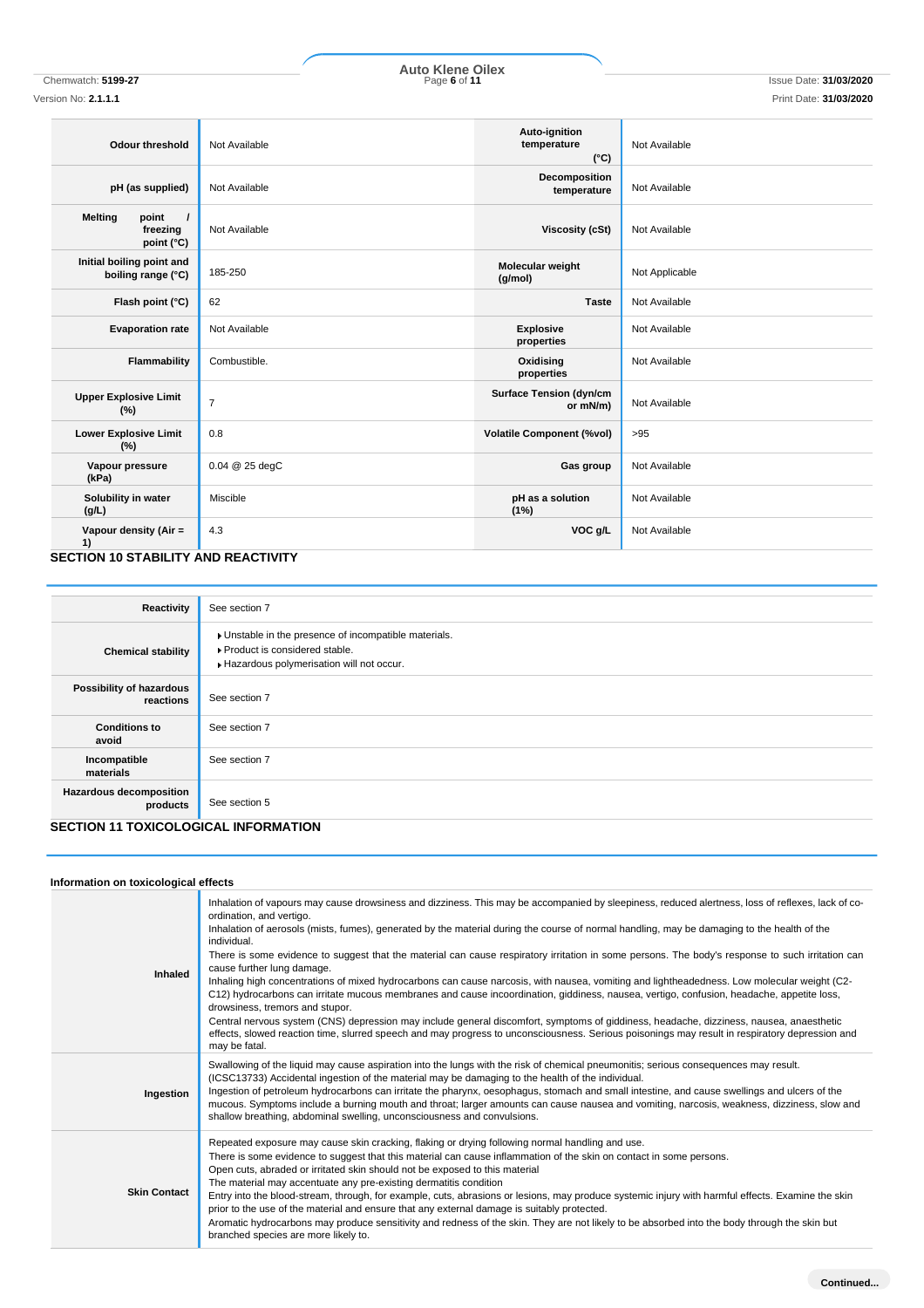|                                                  |                                         | <b>Auto Klene Oilex</b>                                                                                                                                                                                                                                                                                                                                                                                                                                                                                                                                                                                                                                                                                                                                                                                                                                                                                                                                                                                                                                                                                                                                                                                                                                                                                                                                                                                                      |                                              |                                                                                                                                                                                                                                                                                                                                                                                                                                                                                                                                                                                                                                                                                                                                                                       |
|--------------------------------------------------|-----------------------------------------|------------------------------------------------------------------------------------------------------------------------------------------------------------------------------------------------------------------------------------------------------------------------------------------------------------------------------------------------------------------------------------------------------------------------------------------------------------------------------------------------------------------------------------------------------------------------------------------------------------------------------------------------------------------------------------------------------------------------------------------------------------------------------------------------------------------------------------------------------------------------------------------------------------------------------------------------------------------------------------------------------------------------------------------------------------------------------------------------------------------------------------------------------------------------------------------------------------------------------------------------------------------------------------------------------------------------------------------------------------------------------------------------------------------------------|----------------------------------------------|-----------------------------------------------------------------------------------------------------------------------------------------------------------------------------------------------------------------------------------------------------------------------------------------------------------------------------------------------------------------------------------------------------------------------------------------------------------------------------------------------------------------------------------------------------------------------------------------------------------------------------------------------------------------------------------------------------------------------------------------------------------------------|
| Chemwatch: 5199-27<br>Version No: <b>2.1.1.1</b> |                                         | Page 7 of 11                                                                                                                                                                                                                                                                                                                                                                                                                                                                                                                                                                                                                                                                                                                                                                                                                                                                                                                                                                                                                                                                                                                                                                                                                                                                                                                                                                                                                 |                                              | <b>Issue Date: 31/03/2020</b><br>Print Date: 31/03/2020                                                                                                                                                                                                                                                                                                                                                                                                                                                                                                                                                                                                                                                                                                               |
|                                                  | Eye                                     | There is some evidence to suggest that this material can cause eye irritation and damage in some persons.<br>Direct eye contact with petroleum hydrocarbons can be painful, and the corneal epithelium may be temporarily damaged. Aromatic species can<br>cause irritation and excessive tear secretion.                                                                                                                                                                                                                                                                                                                                                                                                                                                                                                                                                                                                                                                                                                                                                                                                                                                                                                                                                                                                                                                                                                                    |                                              |                                                                                                                                                                                                                                                                                                                                                                                                                                                                                                                                                                                                                                                                                                                                                                       |
|                                                  | Chronic                                 | Prolonged or repeated skin contact may cause drying with cracking, irritation and possible dermatitis following.<br>Substance accumulation, in the human body, may occur and may cause some concern following repeated or long-term occupational exposure.<br>Constant or exposure over long periods to mixed hydrocarbons may produce stupor with dizziness, weakness and visual disturbance, weight loss<br>and anaemia, and reduced liver and kidney function. Skin exposure may result in drying and cracking and redness of the skin.                                                                                                                                                                                                                                                                                                                                                                                                                                                                                                                                                                                                                                                                                                                                                                                                                                                                                   |                                              |                                                                                                                                                                                                                                                                                                                                                                                                                                                                                                                                                                                                                                                                                                                                                                       |
|                                                  |                                         | <b>TOXICITY</b>                                                                                                                                                                                                                                                                                                                                                                                                                                                                                                                                                                                                                                                                                                                                                                                                                                                                                                                                                                                                                                                                                                                                                                                                                                                                                                                                                                                                              | <b>IRRITATION</b>                            |                                                                                                                                                                                                                                                                                                                                                                                                                                                                                                                                                                                                                                                                                                                                                                       |
|                                                  | <b>Auto Klene Oilex</b>                 | Not Available                                                                                                                                                                                                                                                                                                                                                                                                                                                                                                                                                                                                                                                                                                                                                                                                                                                                                                                                                                                                                                                                                                                                                                                                                                                                                                                                                                                                                | Not Available                                |                                                                                                                                                                                                                                                                                                                                                                                                                                                                                                                                                                                                                                                                                                                                                                       |
|                                                  |                                         | <b>TOXICITY</b>                                                                                                                                                                                                                                                                                                                                                                                                                                                                                                                                                                                                                                                                                                                                                                                                                                                                                                                                                                                                                                                                                                                                                                                                                                                                                                                                                                                                              | <b>IRRITATION</b>                            |                                                                                                                                                                                                                                                                                                                                                                                                                                                                                                                                                                                                                                                                                                                                                                       |
| solvent<br>petroleum,<br>medium                  | naphtha                                 |                                                                                                                                                                                                                                                                                                                                                                                                                                                                                                                                                                                                                                                                                                                                                                                                                                                                                                                                                                                                                                                                                                                                                                                                                                                                                                                                                                                                                              |                                              |                                                                                                                                                                                                                                                                                                                                                                                                                                                                                                                                                                                                                                                                                                                                                                       |
| aliphatic                                        |                                         | dermal (rat) LD50: 28000 mg/kg-1<br>Oral (rat) LD50: >19650 mg/kgd                                                                                                                                                                                                                                                                                                                                                                                                                                                                                                                                                                                                                                                                                                                                                                                                                                                                                                                                                                                                                                                                                                                                                                                                                                                                                                                                                           | [CCINFO]<br>Nil reported                     |                                                                                                                                                                                                                                                                                                                                                                                                                                                                                                                                                                                                                                                                                                                                                                       |
|                                                  |                                         | <b>TOXICITY</b>                                                                                                                                                                                                                                                                                                                                                                                                                                                                                                                                                                                                                                                                                                                                                                                                                                                                                                                                                                                                                                                                                                                                                                                                                                                                                                                                                                                                              | <b>IRRITATION</b>                            |                                                                                                                                                                                                                                                                                                                                                                                                                                                                                                                                                                                                                                                                                                                                                                       |
| solvent                                          | naphtha<br>petroleum,                   |                                                                                                                                                                                                                                                                                                                                                                                                                                                                                                                                                                                                                                                                                                                                                                                                                                                                                                                                                                                                                                                                                                                                                                                                                                                                                                                                                                                                                              |                                              |                                                                                                                                                                                                                                                                                                                                                                                                                                                                                                                                                                                                                                                                                                                                                                       |
| heavy<br>aromatic                                |                                         | dermal (rat) LD50: $>2000$ mg/kg<br>Inhalation (rat) LC50: >0.59 mg/L/4H                                                                                                                                                                                                                                                                                                                                                                                                                                                                                                                                                                                                                                                                                                                                                                                                                                                                                                                                                                                                                                                                                                                                                                                                                                                                                                                                                     | <b>IPETROFIN</b><br>Eye (rabbit): Irritating |                                                                                                                                                                                                                                                                                                                                                                                                                                                                                                                                                                                                                                                                                                                                                                       |
|                                                  |                                         | Oral (rat) LD50: >2000 mg/kg]                                                                                                                                                                                                                                                                                                                                                                                                                                                                                                                                                                                                                                                                                                                                                                                                                                                                                                                                                                                                                                                                                                                                                                                                                                                                                                                                                                                                |                                              |                                                                                                                                                                                                                                                                                                                                                                                                                                                                                                                                                                                                                                                                                                                                                                       |
|                                                  | Legend: 1                               | data extracted from RTECS - Register of Toxic Effect of chemical Substances                                                                                                                                                                                                                                                                                                                                                                                                                                                                                                                                                                                                                                                                                                                                                                                                                                                                                                                                                                                                                                                                                                                                                                                                                                                                                                                                                  |                                              | Value obtained from Europe ECHA Registered Substances - Acute toxicity 2.* Value obtained from manufacturer's SDS. Unless otherwise specified                                                                                                                                                                                                                                                                                                                                                                                                                                                                                                                                                                                                                         |
| <b>SOLVENT NAPHTHA</b><br>PETROLEUM, MEDIUM      | <b>ALIPHATIC</b>                        | which are neuropathic.<br>This product contains toluene. There are indications from animal studies that prolonged exposure to high concentrations of toluene may lead to<br>hearing loss.<br>This product contains ethyl benzene and naphthalene from which there is evidence of tumours in rodents<br>Carcinogenicity: Inhalation exposure to mice causes liver tumours, which are not considered relevant to humans. Inhalation exposure to rats<br>causes kidney tumours which are not considered relevant to humans.<br>results in mutagenicity assays.<br>The material may produce severe irritation to the eye causing pronounced inflammation. Repeated or prolonged exposure to irritants may produce<br>conjunctivitis.<br>The material may cause skin irritation after prolonged or repeated exposure and may produce on contact skin redness, swelling, the production of<br>vesicles, scaling and thickening of the skin.<br>For toluene:<br><b>Acute Toxicity</b><br>Humans exposed to intermediate to high levels of toluene for short periods of time experience adverse central nervous system effects ranging from<br>headaches to intoxication, convulsions, narcosis, and death. Similar effects are observed in short-term animal studies.<br>ingestion of about 60 mL resulted in fatal nervous system depression within 30 minutes in one reported case.<br>found on autopsy.<br>hours/day for 4 days. | have shown negative                          | Mutagenicity: There is a large database of mutagenicity studies on gasoline and gasoline blending streams, which use a wide variety of endpoints<br>and give predominantly negative results. All in vivo studies in animals and recent studies in exposed humans (e.g. petrol service station attendants)<br>Humans - Toluene ingestion or inhalation can result in severe central nervous system depression, and in large doses, can act as a narcotic. The<br>Constriction and necrosis of myocardial fibers, markedly swollen liver, congestion and haemorrhage of the lungs and acute tubular necrosis were<br>Central nervous system effects (headaches, dizziness, intoxication) and eye irritation occurred following inhalation exposure to 100 ppm toluene 6 |
| <b>SOLVENT NAPHTHA</b><br>PETROLEUM, HEAVY       | <b>AROMATIC</b>                         | Exposure to 600 ppm for 8 hours resulted in the same and more serious symptoms including euphoria, dilated pupils, convulsions, and nausea.<br>for petroleum:<br>This product contains benzene which is known to cause acute myeloid leukaemia and n-hexane which has been shown to metabolize to compounds<br>which are neuropathic.<br>This product contains toluene. There are indications from animal studies that prolonged exposure to high concentrations of toluene may lead to<br>hearing loss.<br>This product contains ethyl benzene and naphthalene from which there is evidence of tumours in rodents<br>Carcinogenicity: Inhalation exposure to mice causes liver tumours, which are not considered relevant to humans. Inhalation exposure to rats<br>causes kidney tumours which are not considered relevant to humans.<br>Mutagenicity: There is a large database of mutagenicity studies on gasoline and gasoline blending streams, which use a wide variety of endpoints<br>and give predominantly negative results. All in vivo studies in animals and recent studies in exposed humans (e.g. petrol service station attendants)<br>have shown negative results in mutagenicity assays.                                                                                                                                                                                                                  |                                              |                                                                                                                                                                                                                                                                                                                                                                                                                                                                                                                                                                                                                                                                                                                                                                       |
|                                                  | <b>Acute Toxicity</b>                   |                                                                                                                                                                                                                                                                                                                                                                                                                                                                                                                                                                                                                                                                                                                                                                                                                                                                                                                                                                                                                                                                                                                                                                                                                                                                                                                                                                                                                              | Carcinogenicity                              |                                                                                                                                                                                                                                                                                                                                                                                                                                                                                                                                                                                                                                                                                                                                                                       |
| <b>Skin Irritation/Corrosion</b>                 |                                         |                                                                                                                                                                                                                                                                                                                                                                                                                                                                                                                                                                                                                                                                                                                                                                                                                                                                                                                                                                                                                                                                                                                                                                                                                                                                                                                                                                                                                              | <b>Reproductivity</b>                        |                                                                                                                                                                                                                                                                                                                                                                                                                                                                                                                                                                                                                                                                                                                                                                       |
|                                                  | <b>Serious Eye</b><br>Damage/Irritation | $\circ$                                                                                                                                                                                                                                                                                                                                                                                                                                                                                                                                                                                                                                                                                                                                                                                                                                                                                                                                                                                                                                                                                                                                                                                                                                                                                                                                                                                                                      | <b>STOT - Single Exposure</b>                | ✓                                                                                                                                                                                                                                                                                                                                                                                                                                                                                                                                                                                                                                                                                                                                                                     |

**STOT - Repeated Exposure**

 $\circledcirc$ 

**Respiratory or Skin sensitisation**

 $\circledcirc$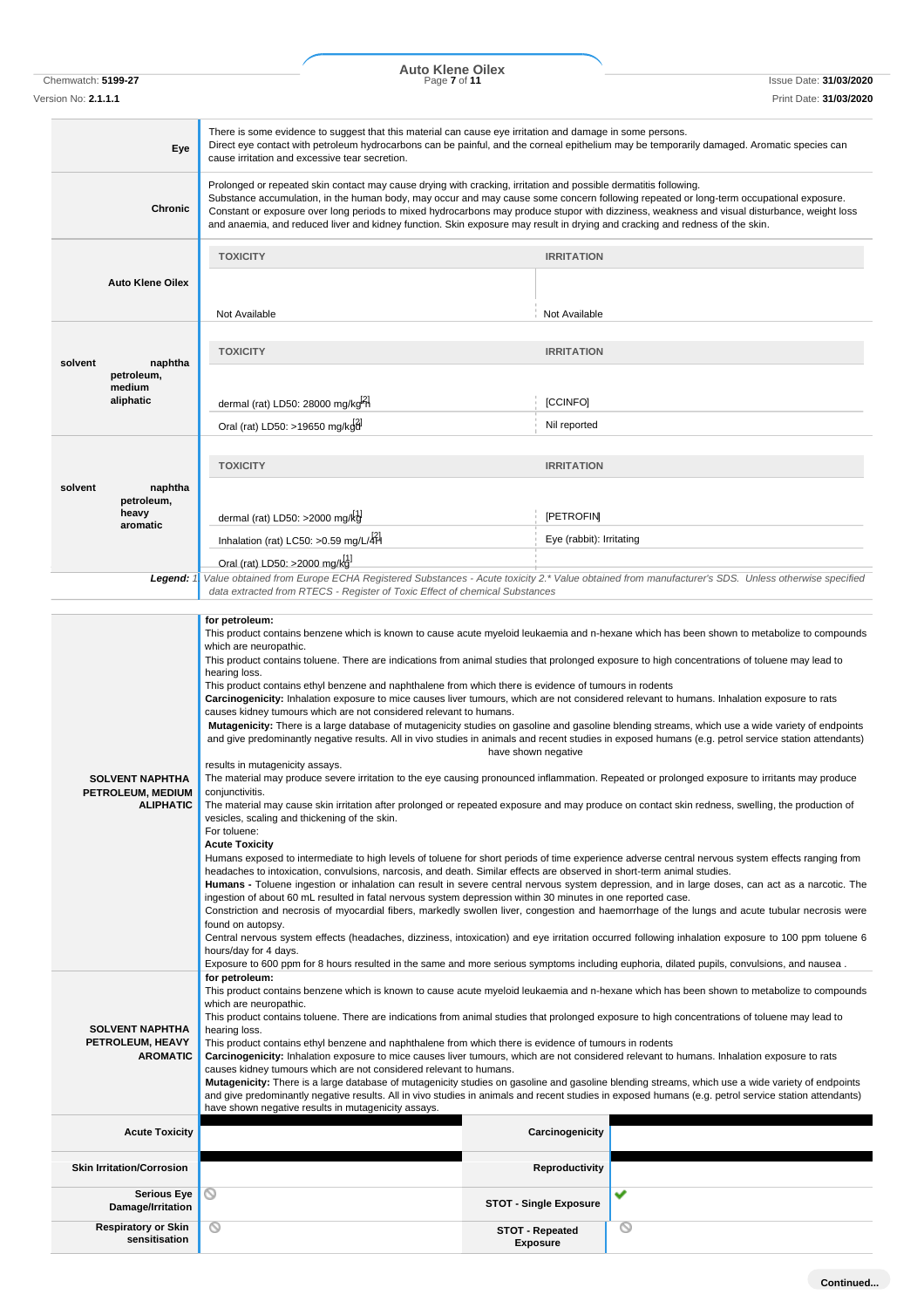Version No: **2.1.1.1** Print Date: **31/03/2020**

**Mutagenicity Aspiration Hazard** 

*– Data available but does not fill the criteria for* 

*classification Legend:*

*– Data required to make classification available*

*– Data Not Available to make classification*

# **SECTION 12 ECOLOGICAL INFORMATION**

### **Toxicity**

| Ingredient                                      |                   | Endpoint    | <b>Test Duration (hr)</b> | <b>Species</b>                                                                                                                                | Value        | Source         |
|-------------------------------------------------|-------------------|-------------|---------------------------|-----------------------------------------------------------------------------------------------------------------------------------------------|--------------|----------------|
| solvent<br>petroleum,<br>aliphatic              | naphtha<br>medium | <b>EC50</b> | 48                        | Crustacea                                                                                                                                     | $>100$ mg/L  | 1              |
| solvent<br>petroleum,<br>aliphatic              | naphtha<br>medium | <b>EC50</b> | 96                        | Algae or other aquatic plants                                                                                                                 | $=450$ mg/L  | 1              |
| solvent naphtha<br>petroleum,<br>heavy aromatic |                   | <b>EC50</b> | 48                        | Crustacea                                                                                                                                     | $=0.95$ mg/L | 1              |
| solvent naphtha<br>petroleum,<br>heavy aromatic |                   | <b>EC50</b> | 72                        | Algae or other aquatic plants                                                                                                                 | $<$ 1 mg/L   | 1              |
| solvent naphtha<br>petroleum,<br>heavy aromatic |                   | <b>LC50</b> | 96                        | Fish                                                                                                                                          | $0.58$ mg/L  | $\overline{2}$ |
| solvent naphtha<br>petroleum,<br>heavy aromatic |                   | <b>EC50</b> | 48                        | Crustacea                                                                                                                                     | $0.76$ mg/L  | 2              |
| solvent naphtha<br>petroleum,<br>heavy aromatic |                   | <b>NOEC</b> | 96                        | Algae or other aquatic plants                                                                                                                 | $0.12$ mg/L  | $\overline{2}$ |
|                                                 |                   | $V3.12 -$   |                           | Extracted from 1. IUCLID Toxicity Data 2. Europe ECHA Registered Substances - Ecotoxicological Information - Aquatic Toxicity 3. EPIWIN Suite |              |                |

*Legend:*

*Aquatic Toxicity Data (Estimated) 4. US EPA, Ecotox database - Aquatic Toxicity Data 5. ECETOC Aquatic Hazard Assessment Data 6. NITE (Japan) -*

*Bioconcentration Data 7. METI (Japan) - Bioconcentration Data 8. Vendor Data*

Harmful to aquatic organisms. For Hydrocarbons: log Kow 1. BCF~10.

For Aromatics: log Kow 2-3.

BCF 20-200. For C5 and greater alkanes: log Kow 3-4.5. BCF 100-

1,500. For Alkanes, Benzene, Toluene, Ethylbenzene, Xylene (BTEX):

Environmental Fate: Microbes found in many natural settings (e.g., soils, groundwater, ponds) have been shown to be capable of degrading organic

compounds. Drinking Water Standards: hydrocarbon total: 10 ug/l (UK max.). **DO NOT** discharge into sewer or waterways.

### **Persistence and degradability**

| Ingredient                                            | Persistence: Water/Soil               | <b>Persistence: Air</b>               |
|-------------------------------------------------------|---------------------------------------|---------------------------------------|
|                                                       | No Data available for all ingredients | No Data available for all ingredients |
| <b>Bioaccumulative potential</b>                      |                                       |                                       |
| Ingredient                                            | <b>Bioaccumulation</b>                |                                       |
| naphtha<br>solvent<br>petroleum,<br>heavy<br>aromatic | LOW (BCF = $159$ )                    |                                       |
| Mobility in soil                                      |                                       |                                       |
| Ingredient                                            | <b>Mobility</b>                       |                                       |
|                                                       | No Data available for all ingredients |                                       |

### **SECTION 13 DISPOSAL CONSIDERATIONS**

**Waste treatment methods**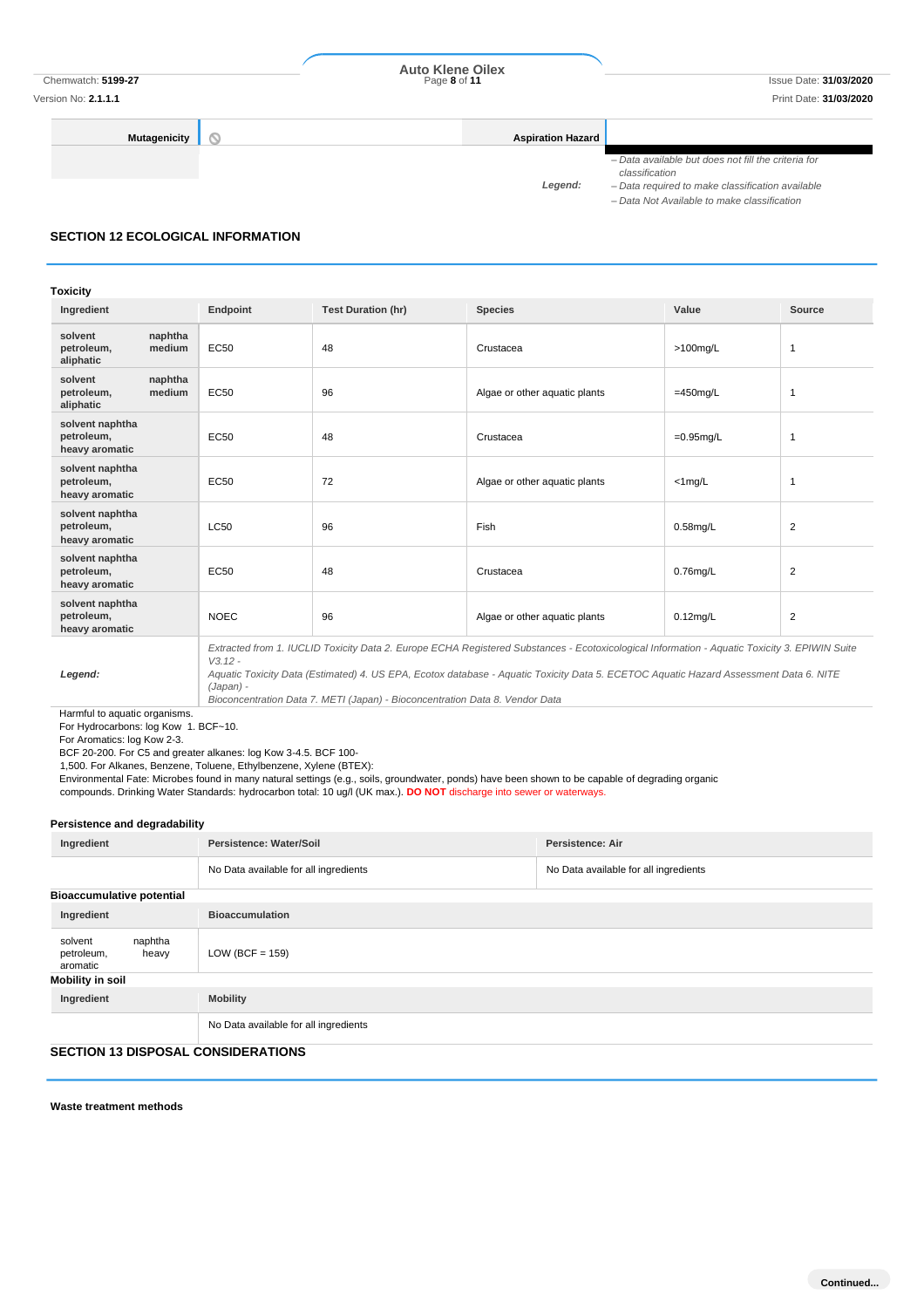Chemwatch: **5199-27** Page **9** of **11** Issue Date: **31/03/2020 Auto Klene Oilex**

| Version No: <b>2.1.1.1</b> | Print Date: 31/03/2020                                                                                                                                                                                                                                                                                                                                                        |
|----------------------------|-------------------------------------------------------------------------------------------------------------------------------------------------------------------------------------------------------------------------------------------------------------------------------------------------------------------------------------------------------------------------------|
|                            | Legislation addressing waste disposal requirements may differ by country, state and/ or territory. Each user must refer to laws operating in their<br>area. In some areas, certain wastes must be tracked.<br>A Hierarchy of Controls seems to be common - the user should investigate:<br>$\triangleright$ Reduction $\triangleright$<br>Reuse<br>$\triangleright$ Recycling |

| <b>Product / Packaging</b><br>disposal | $\triangleright$ Recycling<br>Disposal (if all else fails)<br>This material may be recycled if unused, or if it has not been contaminated so as to make it unsuitable for its intended use. If it has been contaminated,<br>it may be possible to reclaim the product by filtration, distillation or some other means. Shelf life considerations should also be applied in making<br>decisions of this type.<br>Note that properties of a material may change in use, and recycling or reuse may not always be appropriate.<br>DO NOT allow wash water from cleaning or process equipment to enter drains.<br>It may be necessary to collect all wash water for treatment before disposal.<br>In all cases disposal to sewer may be subject to local laws and regulations and these should be considered first.<br>. Where in doubt contact the responsible authority.<br>Recycle wherever possible or consult manufacturer for recycling options.<br>Consult State Land Waste Authority for disposal. |
|----------------------------------------|--------------------------------------------------------------------------------------------------------------------------------------------------------------------------------------------------------------------------------------------------------------------------------------------------------------------------------------------------------------------------------------------------------------------------------------------------------------------------------------------------------------------------------------------------------------------------------------------------------------------------------------------------------------------------------------------------------------------------------------------------------------------------------------------------------------------------------------------------------------------------------------------------------------------------------------------------------------------------------------------------------|
|                                        | Bury or incinerate residue at an approved site.                                                                                                                                                                                                                                                                                                                                                                                                                                                                                                                                                                                                                                                                                                                                                                                                                                                                                                                                                        |

Recycle containers if possible, or dispose of in an authorised landfill.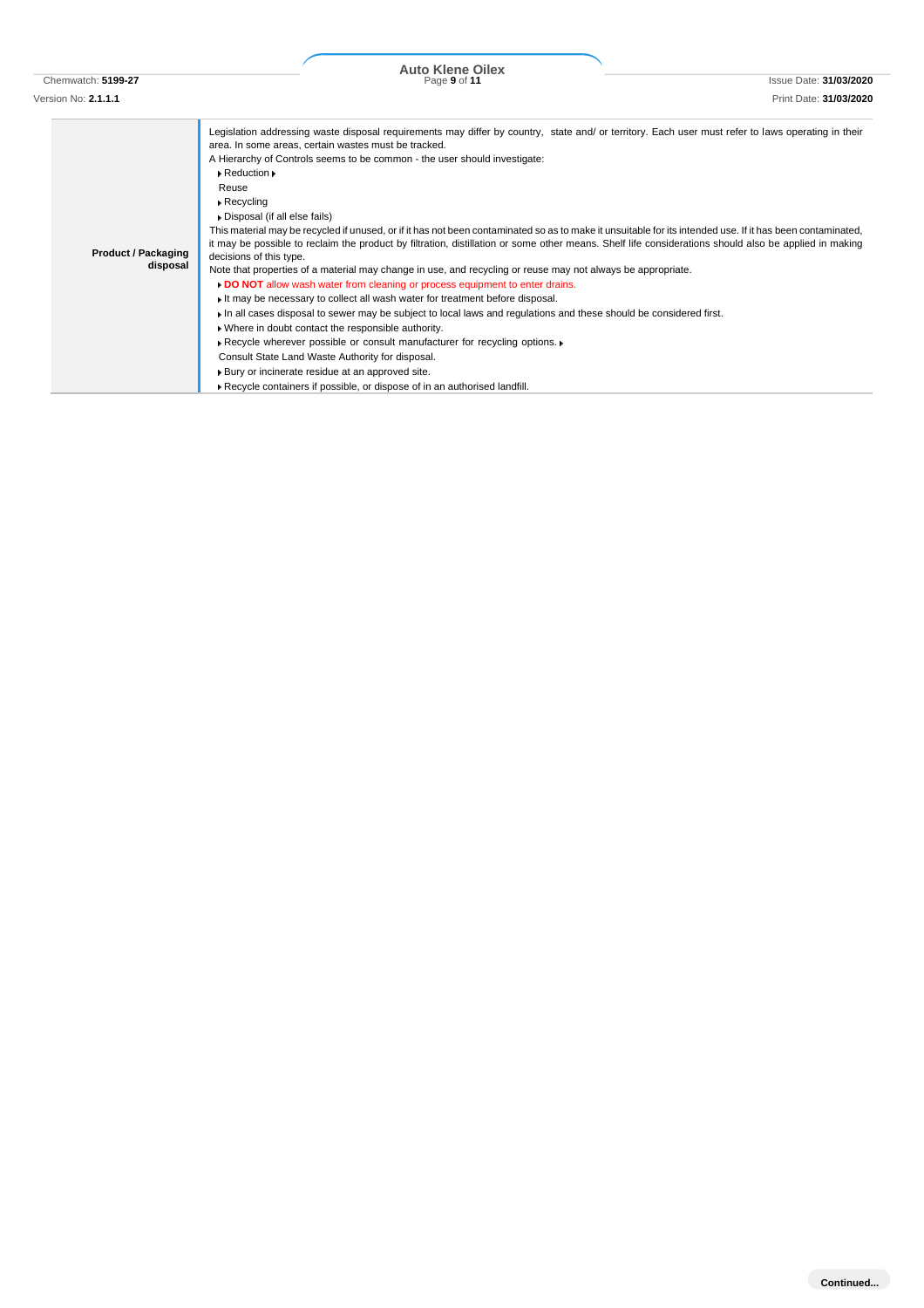**Auto Klene Oilex**

Version No: **2.1.1.1** Print Date: **31/03/2020**

### **SECTION 14 TRANSPORT INFORMATION**

| <b>Labels Required</b>                                                                           |                                                                                 |  |
|--------------------------------------------------------------------------------------------------|---------------------------------------------------------------------------------|--|
| <b>COMBUSTIBLE LIQUID</b>                                                                        | COMBUSTIBLE LIQUID, regulated for storage purposes only                         |  |
| <b>Marine Pollutant</b>                                                                          | <b>NO</b>                                                                       |  |
| <b>HAZCHEM</b>                                                                                   | Not Applicable                                                                  |  |
|                                                                                                  | Land transport (ADG): NOT REGULATED FOR TRANSPORT OF DANGEROUS GOODS            |  |
|                                                                                                  | Air transport (ICAO-IATA / DGR): NOT REGULATED FOR TRANSPORT OF DANGEROUS GOODS |  |
| Sea transport (IMDG-Code / GGVSee): NOT REGULATED FOR TRANSPORT OF DANGEROUS GOODS               |                                                                                 |  |
| Transport in bulk according to Annex II of MARPOL and the IBC code<br>Not Applicable             |                                                                                 |  |
| <b>SECTION 15 REGULATORY INFORMATION</b>                                                         |                                                                                 |  |
| Safety, health and environmental regulations / legislation specific for the substance or mixture |                                                                                 |  |

| Australia Exposure Standards | Australia Inventory of Chemical Substances (AICS) |
|------------------------------|---------------------------------------------------|
|                              |                                                   |

Australia Hazardous Substances Information System - Consolidated Lists International Agency for Research on Cancer (IARC) - Agents Classified by the IARC Monographs

### **SOLVENT NAPHTHA PETROLEUM, HEAVY AROMATIC(64742-94-5) IS FOUND ON THE FOLLOWING REGULATORY LISTS**

**SOLVENT NAPHTHA PETROLEUM, MEDIUM ALIPHATIC(64742-88-7) IS FOUND ON THE FOLLOWING REGULATORY LISTS**

Australia Hazardous Substances Information System - Consolidated Lists Australia Inventory of Chemical Substances (AICS)

| <b>National Inventory</b>               | <b>Status</b>                                                                                                                                                                              |
|-----------------------------------------|--------------------------------------------------------------------------------------------------------------------------------------------------------------------------------------------|
| Australia - AICS                        | Y                                                                                                                                                                                          |
| Canada - DSL                            | Y                                                                                                                                                                                          |
| Canada - NDSL                           | N (solvent naphtha petroleum, medium aliphatic; solvent naphtha petroleum, heavy aromatic)                                                                                                 |
| China - IECSC                           | Y                                                                                                                                                                                          |
| Europe - EINEC / ELINCS /<br><b>NLP</b> | Y                                                                                                                                                                                          |
| Japan - ENCS                            | N (solvent naphtha petroleum, medium aliphatic; solvent naphtha petroleum, heavy aromatic)                                                                                                 |
| Korea - KECI                            | Y                                                                                                                                                                                          |
| New Zealand - NZIoC                     | Y                                                                                                                                                                                          |
| Philippines - PICCS                     | Y                                                                                                                                                                                          |
| <b>USA - TSCA</b>                       | Y                                                                                                                                                                                          |
| Legend:                                 | $Y = All$ ingredients are on the inventory<br>N = Not determined or one or more ingredients are not on the inventory and are not exempt from listing(see specific ingredients in brackets) |

### **SECTION 16 OTHER INFORMATION**

### **Other information**

Classification of the preparation and its individual components has drawn on official and authoritative sources as well as independent review by the Chemwatch Classification committee using available literature references.

A list of reference resources used to assist the committee may be found at: www.chemwatch.net

The SDS is a Hazard Communication tool and should be used to assist in the Risk Assessment. Many factors determine whether the reported Hazards are Risks in the workplace or other settings. Risks may be determined by reference to Exposures Scenarios. Scale of use, frequency of use and current or available engineering controls must be considered.